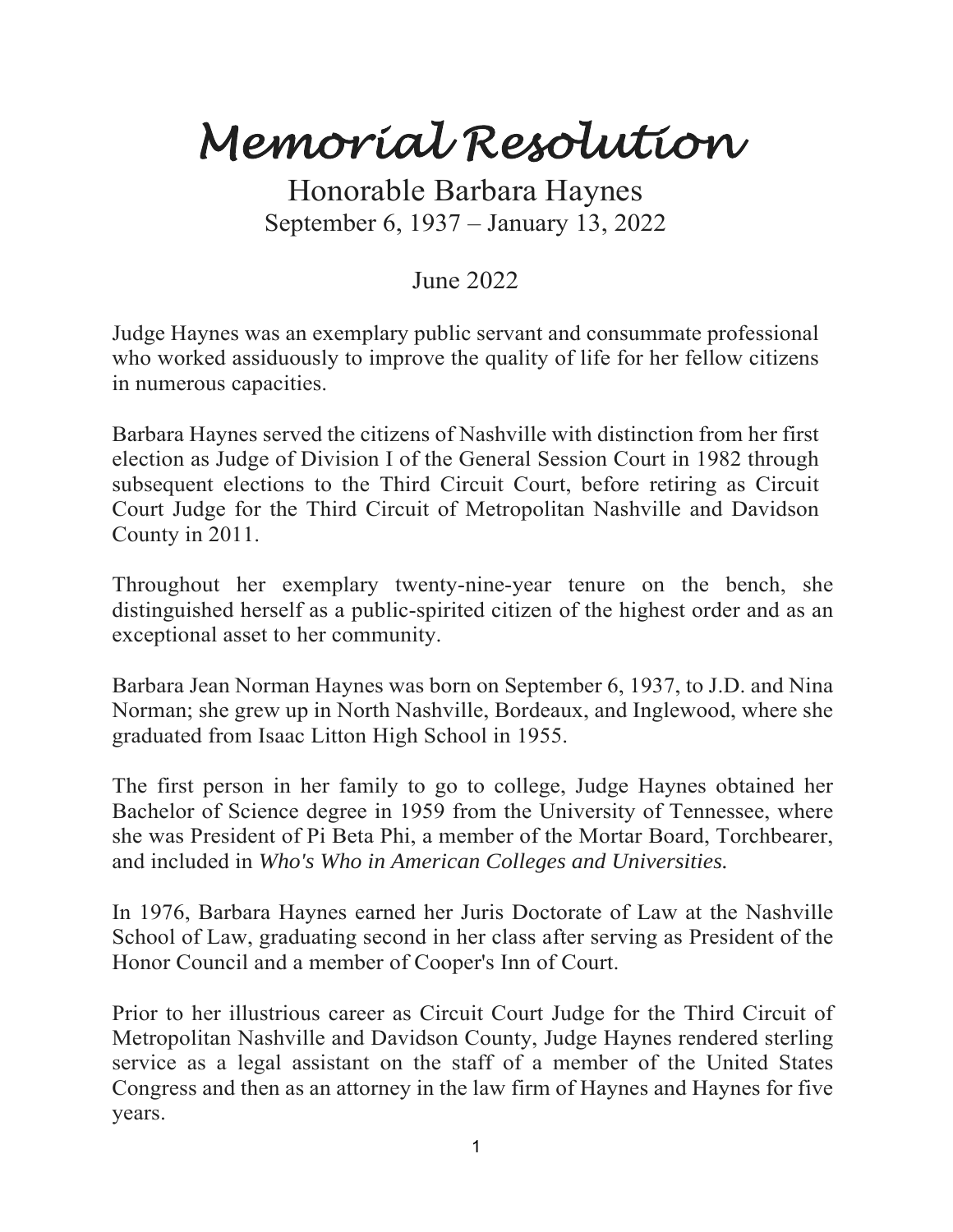Seeking to serve her community, Barbara Haynes was elected Judge of Division I of the General Sessions Court of Metropolitan Nashville and Davidson County in 1982 and subsequently won election to the Third Circuit Court in 1990, 1998, and 2006.

From 1986 until 1994, Judge Barbara Haynes served as Chair of the Tennessee Sentencing Commission, which undertook a comprehensive review of the sentencing guidelines contained in Tennessee Code Annotated that resulted in the enactment of major legislation extensively revising the criminal statutes of the State of Tennessee.

Respected by her peers and colleagues for her keen insight and commitment to public service, Judge Haynes served as President of the Tennessee General Sessions Judges; Presiding Judge of the State Trial Courts; member of the Advisory Commission for Civil, Criminal, and Appellate Rules; member of the Legislative Committee for the Nashville Bar Association; and co-chair for the Legal Aid Society 2009 Campaign.

A Fellow and member of the American Bar Association, the Tennessee Bar Association, and the Nashville Bar Association, Judge Barbara Haynes was a distinguished member of a number of other legal organizations, including the American Judges Society, Tennessee Trial Lawyers, Lawyers Association For Women, National Association of Women Judges, and the American Judicature Society.

A charter member of the Tennessee Women's Forum, Barbara Haynes was a member of the League of Women Voters, the Nashville Political Caucus, Leadership Nashville Alumni Association, Friends of Cheekwood, the American Association of University Women, Ida's Friends, and a charter member of CABLE, an organization for the professional advancement of women.

Deeply involved in her community, she also contributed her time and energies to numerous civic-minded organizations and endeavors, including the Monroe Carell, Jr. Children's Hospital at Vanderbilt, the American Cancer Society, the Muscular Dystrophy Association, the National Conference of Christians and Jews, the Nashville Women's Political Caucus, All About Women, the Girl Scouts of America, Project Pencil - Adopt-A-School, the Nashville Area Chamber of Commerce, and the Goodlettsville Chamber of Commerce.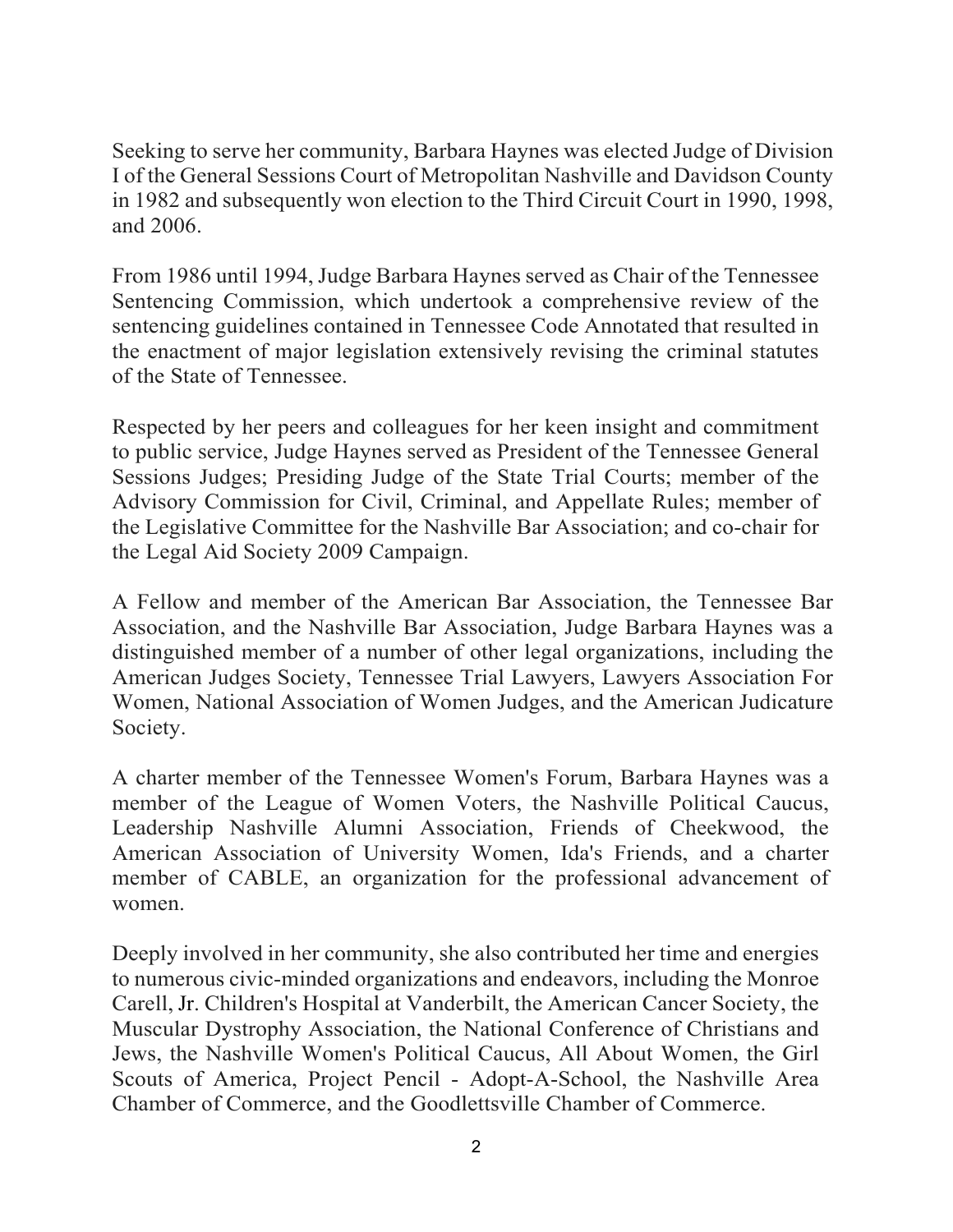No stranger to honors and accolades, Judge Haynes was awarded the ACLU Freedom Award, the William M. Leech Public Service Award by the Tennessee Bar Association, the IRIS Award - Woman of Distinction, the John C. Tune Public Service Award by the Nashville Bar Association, the Justice Frank F. Drowota III Outstanding Judicial Service Award, the National Association of Women Judges Recognition Award, and the YWCA's Academy for Women of Achievement Award.

She was named T-LAW Woman of the Year in 1989, entered the Harry Phillips Inn of Court in 1992, received the University of Tennessee's Centennial Leader Award in 1997 and the First Annual Champion of Vanderbilt Children's Hospital Award, and she was the winner of the 2010 Outstanding Alumni Award from the Litton High Alumni Association, in addition to receiving an Honorary Degree of Doctor of Humane Letters from Argosy University in 2006.

For many years, Barbara Haynes enjoyed the loving companionship of her devoted husband and our former colleague, Senator Joe Mann Haynes, who preceded her in death.

Barbara and Joe Haynes were the proud parents of three children, Jeffery Norman (Lucy) Haynes, Scott Kendall (Julie) Haynes, and Amanda Elizabeth Haynes (Stephen) Young, and the doting grandparents of seven grandchildren whom they loved to spoil: William Campbell Haynes, Richard Furman Haynes, Benjamin Hardin Haynes, Caroline Davis Haynes, Madden Haynes Young, Adam Gillespie Young, and Mary Neely Young.

Judge Haynes is also survived by her brother, Kenny Norman; her sister-in- law, Kathleen Haynes; several nieces and nephews; and a host of friends.

In addition to her husband, Barbara Haynes was preceded in death by her infant daughter, Amy; her parents; her favorite uncle, Edward "Bud" Norman; and her brother, J.D. Norman, Jr., and his wife, Pat.

Barbara Haynes exemplified the allegiance to equality and justice under the law that is characteristic of a true Tennessean, and she leaves behind an indelible legacy of integrity and probity in public life, compassion and loyalty in private life, and diligence and dedication in all her chosen endeavors.